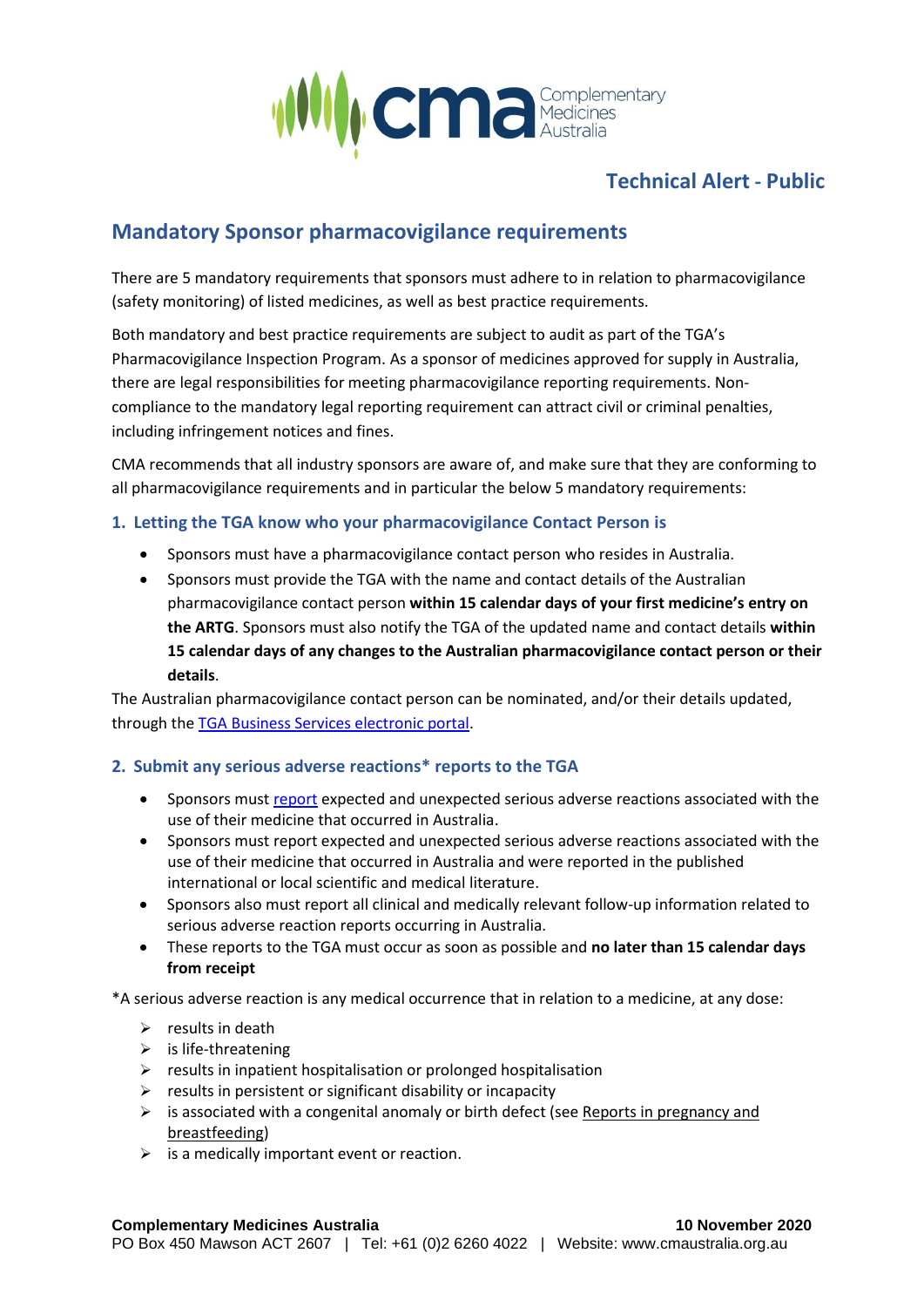

## **3. Notify the TGA of any significant safety issues\* you identify**

- Sponsors must [report all significant safety issues](mailto:si.coordinator@health.gov.au) related to their medicine **within 72 hours of awareness**.
- When you report significant safety issues to the TGA, you must indicate the points of concern and whether you plan to take any regulatory action in Australia for the medicine.
- Sponsors must provide the TGA with any additional information they ask for within a specified timeframe including, but not limited to:
	- o the volume of sales or prescriptions of the medicine
	- o details of the frequency assessment
	- o copies of any relevant foreign adverse reaction reports you hold.

\* A significant safety issue is a new safety issue or validated signal considered by a sponsor in relation to their medicine that requires urgent attention of the TGA. This may be because of the seriousness and potential major impact on the benefit-risk balance of the medicine and/or on patient or public health, which could warrant prompt regulatory action and/or communication to patients and healthcare professionals.

### **4. Keep records pertaining to the reporting requirements and safety for your medicine**

- Sponsors must retain records pertaining to the reporting requirements and safety for your medicine indefinitely for the life of the medicine and for:
	- $\circ$  a period of 10 years after removal from the ARTG for registered medicines; and
	- o a period of 5 years after removal from the ARTG for listed medicines.
- Retained information must include, but is not limited to:
	- o all adverse reaction reports (serious and non-serious); and
	- o information surrounding significant safety issues, special situation reports, reference safety documents and non-valid reports containing drug-event pairs.

General safety information on your medicine should also be retained indefinitely for the life of the medicine. The TGA may also ask to review these records on request, or as part of the Pharmacovigilance Inspection Program. This information includes, but is not limited to:

- o ongoing monitoring activities, PSURs, literature reviews, contracts with pharmacovigilance providers, documentation regarding changes to reference safety information.
- $\circ$  pharmacovigilance procedural documents and pharmacovigilance training documents should also be retained indefinitely for the life of the medicine.

#### **5. Answer TGA requests for additional information**

• Under Subsection 31(1) of the Act, sponsors must answer any request from the TGA for additional information fully and within the specified timeframe.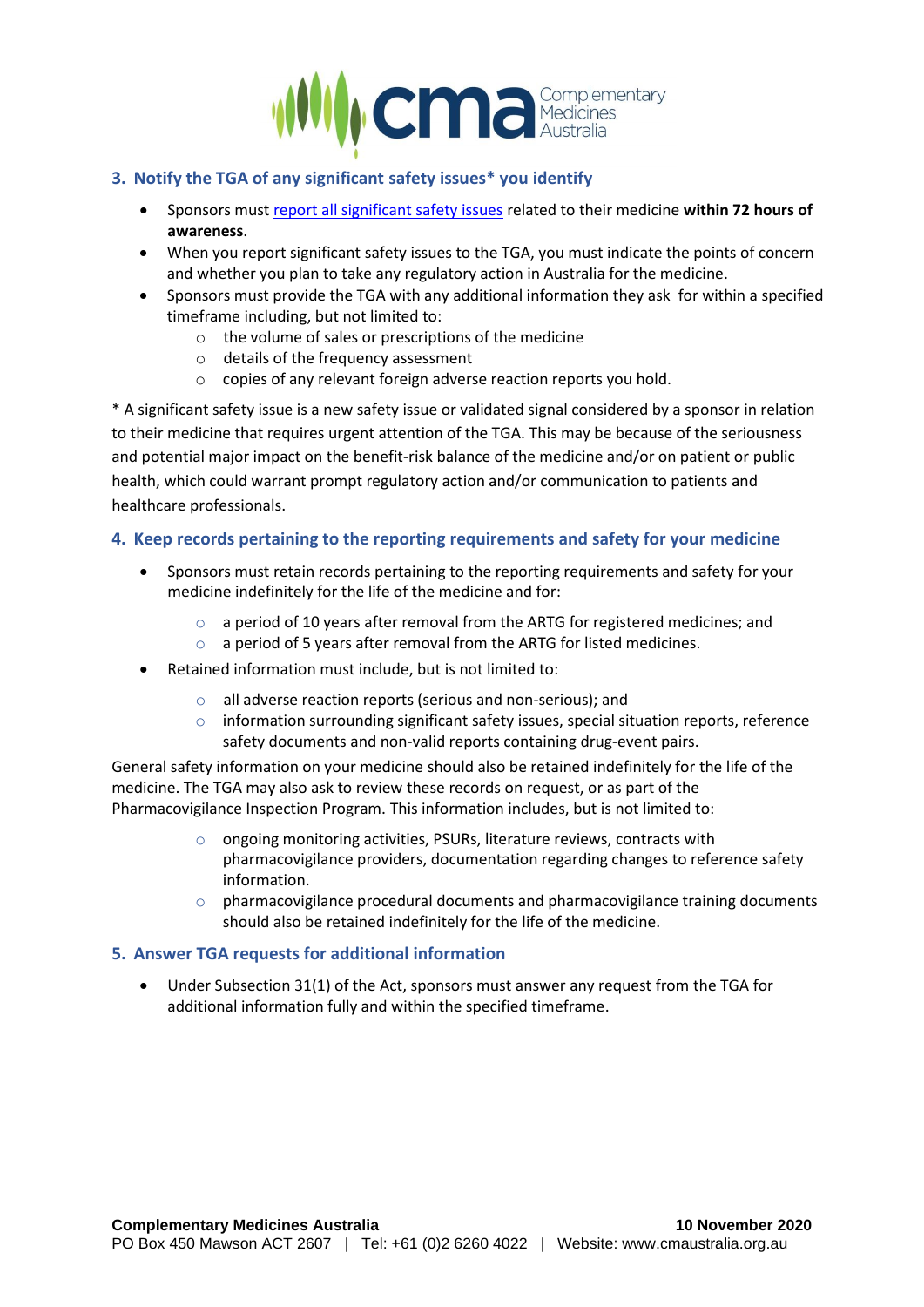

#### The below table provides a summary of what, how and when you **MUST** report:

| <b>Report type</b>                                                                  | How to report                                                                                                                                                                                                                                                                                                                                                                                                                                                                                                                                                   | <b>Reporting</b><br>timeframe                                                                                             |
|-------------------------------------------------------------------------------------|-----------------------------------------------------------------------------------------------------------------------------------------------------------------------------------------------------------------------------------------------------------------------------------------------------------------------------------------------------------------------------------------------------------------------------------------------------------------------------------------------------------------------------------------------------------------|---------------------------------------------------------------------------------------------------------------------------|
| Australian<br>pharmacovigilance<br>contact person                                   | Submitted via TGA Business Services                                                                                                                                                                                                                                                                                                                                                                                                                                                                                                                             | $\leq$ 15 calendar days of<br>first ARTG entry or of<br>any detail updates                                                |
| Significant safety issues                                                           | In writing to the PSAB Signal Investigation<br>Coordinator, via email<br>to: si.coordinator@health.gov.au                                                                                                                                                                                                                                                                                                                                                                                                                                                       | ≤ 72 hours of sponsor<br>notification                                                                                     |
| Serious adverse<br>reaction reports that<br>occurred in Australia                   | <b>Blue card/CIOMS form/E2B reports</b><br>Email: adr.reports@health.gov.au<br><b>Online: TGA Business Services</b>                                                                                                                                                                                                                                                                                                                                                                                                                                             | $\leq$ 15 calendar days of<br>receipt of minimum<br>information                                                           |
| Quality defect issues,<br>adulterated products,<br>counterfeit products             | For notifications of significant safety issues<br>associated with medicine quality defect issues,<br>email: si.coordinator@health.gov.au<br>For reports of serious adverse reactions<br>associated with medicine quality issues or<br>confirmed medicine quality issues unlikely to<br>warrant a recall,<br>email: adr.reports@health.gov.au<br>For notifications of medicine quality defect issues<br>that is likely to warrant a recall,<br>email: recalls@health.gov.au<br>For notifications of GMP compliance issues,<br>email: GMPCompliance@health.gov.au | In accordance with<br>the timeframe for<br>serious adverse<br>reactions or a<br>significant safety<br>issue as applicable |
| Non-serious adverse<br>reaction reports and<br>overseas adverse<br>reaction reports | These are not required to be routinely reported.<br>However, they must be presented as a cumulative<br>table in a Periodic Safety Update Report (PSUR)<br>where one is required, or supplied to the TGA<br>upon request in the requested format.                                                                                                                                                                                                                                                                                                                | As specified by the<br><b>TGA PSUR reporting</b><br>requirements or<br>specific request                                   |